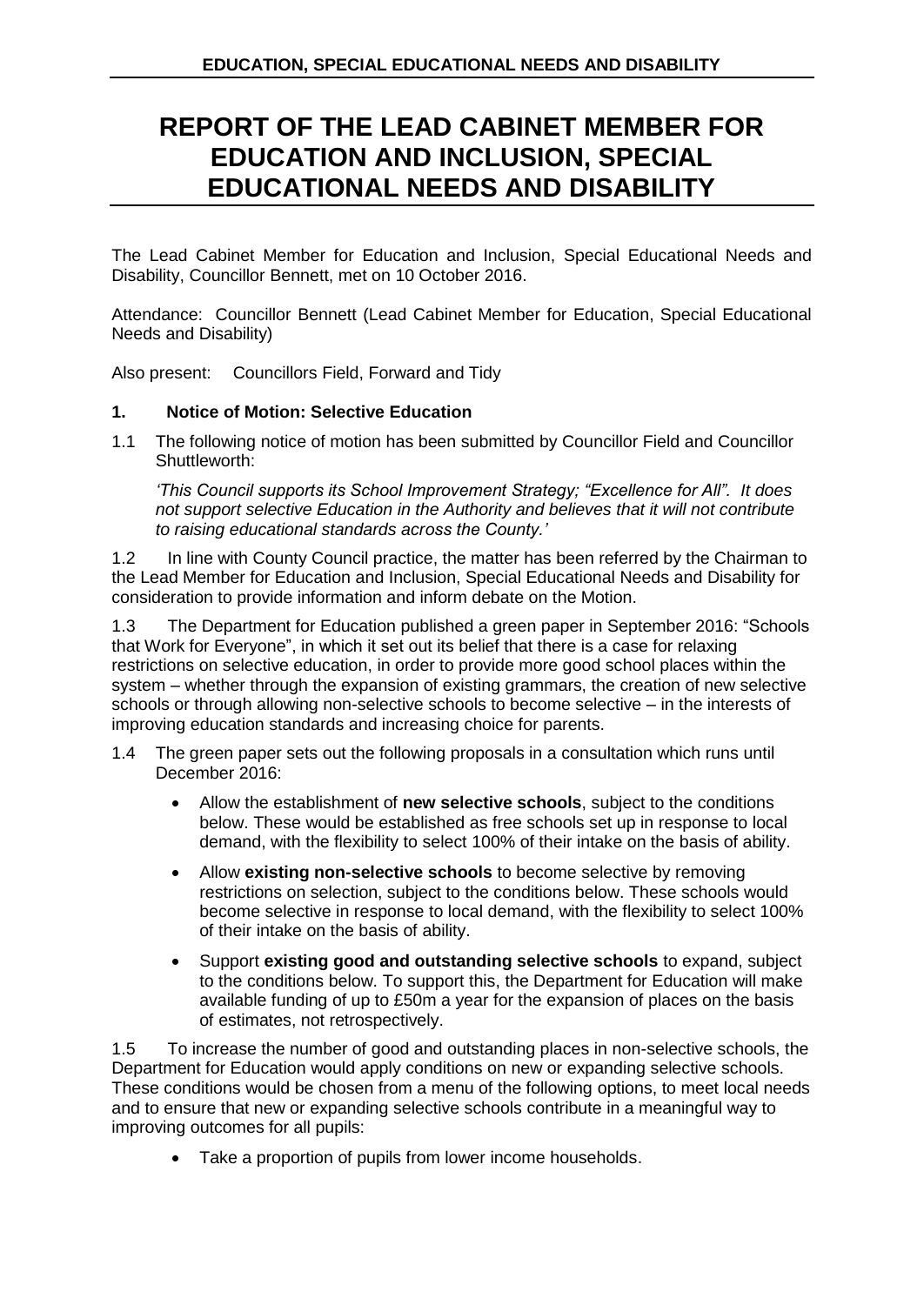- Establish a new non-selective secondary school, with the capital and revenue costs paid by government.
- Establish a primary feeder in an area with higher density of lower income households to widen access, with the capital and revenue costs paid by government.
- Partner with an existing non-selective school within a multi-academy trust or sponsor a currently underperforming and non-selective academy.
- Ensure that there are opportunities to join the selective school at different ages, such as 14 and 16, as well as 11.

1.6 East Sussex County Council, as set out in **"Excellence for All"**, retains its commitment to ensuring an excellent education for all children and young people in the county, irrespective of the type of school, college or setting they attend. In an increasingly diverse educational landscape, the local authority has a vital role to play as a champion for children and young people with special educational needs and disabilities. Excellence for All sets out how the local authority works with all schools:

- Holds all schools to account for how well they serve their learners, particularly the most vulnerable.
- Works collaboratively with all providers to ensure that children and young people with special educational needs and disabilities achieve their ambitions and become successful adults.
- Encourages good and outstanding providers to support others to improve, through strong system leadership; and promotes sustainable, formal partnerships between providers.
- Ensures a sufficient supply of good education places, underpinned by the principle that all children should be able to attend their local school and that special educational needs and disabilities should not be a barrier to this.

1.7 The Ofsted inspection of local authority arrangements for supporting school improvement in East Sussex in November 2015 reported that: 'The impact of the local authority's strategy for improvement, 'Excellence for All' and the work to ensure the quality of its own advisers and brokered services since the last inspection was clear.'

1.8 In light of the success of the East Sussex Excellence for All strategy in improving school performance and outcomes for children and young people in the county, it is recommended that an amended Notice of Motion is adopted. The Lead Member recommends an amended Motion as set out below:

*East Sussex County Council:*

- *Supports its school improvement strategy: Excellence for All, which has contributed to a significant improvement in school performance and outcomes for children and young people in East Sussex.*
- *Believes that existing local arrangements for ensuring the supply of good educational places in the county are robust and effective in ensuring that local communities have access to good educational provision.*
- *Would like to consider the government's amended proposals further following the end of the consultation period in December.*